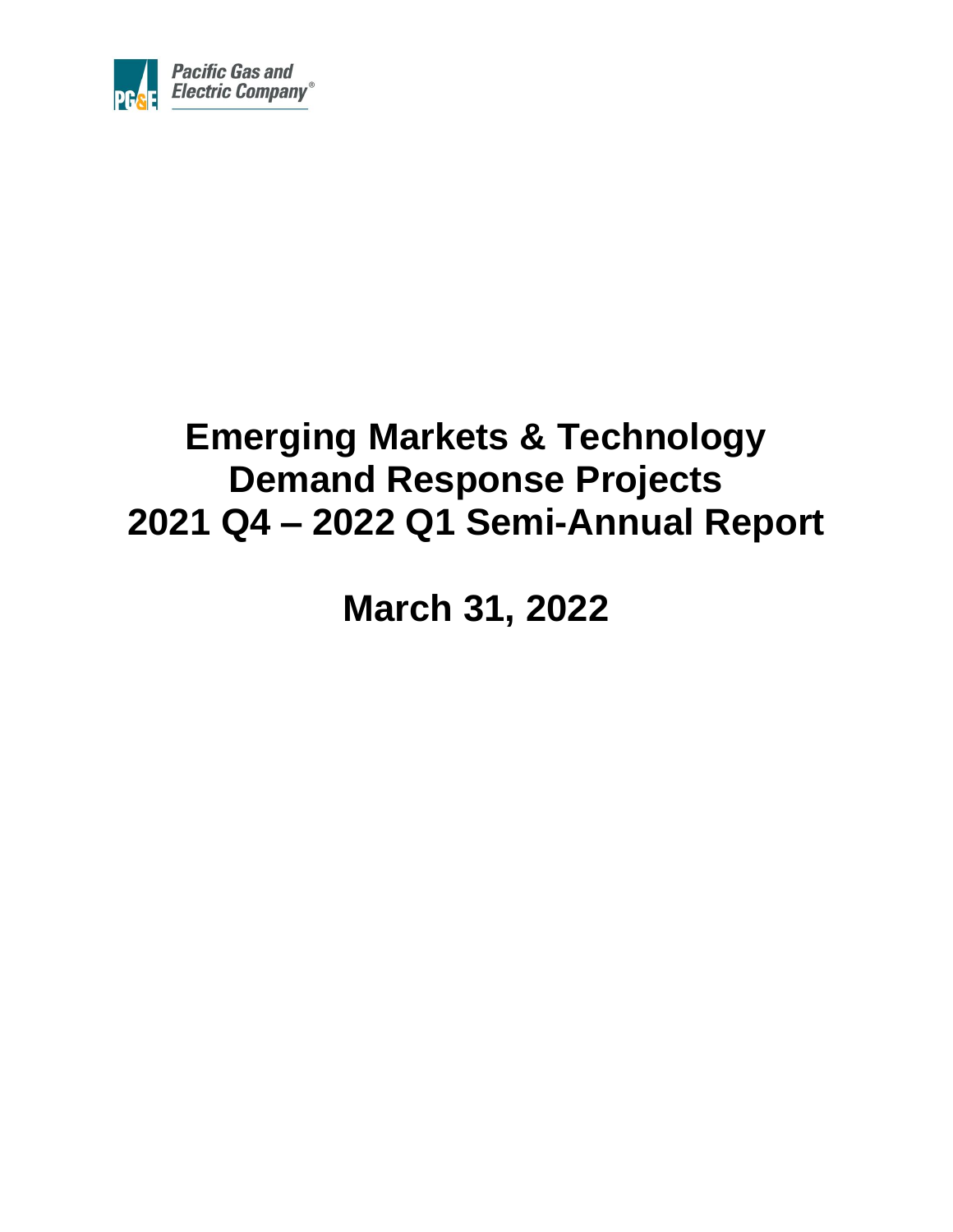

# **Table of Contents**

# Contents

| I.   |                |                                                                          |  |
|------|----------------|--------------------------------------------------------------------------|--|
| II.  |                |                                                                          |  |
|      | A <sub>1</sub> | Residential Battery as Virtual Power Plant (VPP) Study  4                |  |
|      | <b>B.</b>      |                                                                          |  |
|      | $C_{\cdot}$    | New DR Program/Rate designs for Agricultural customers 8                 |  |
|      | D.             |                                                                          |  |
| III. |                |                                                                          |  |
| IV.  |                |                                                                          |  |
|      | A.             | Evaluate 3rd party aggregator and vendor interest on residential digital |  |
|      | <b>B.</b>      |                                                                          |  |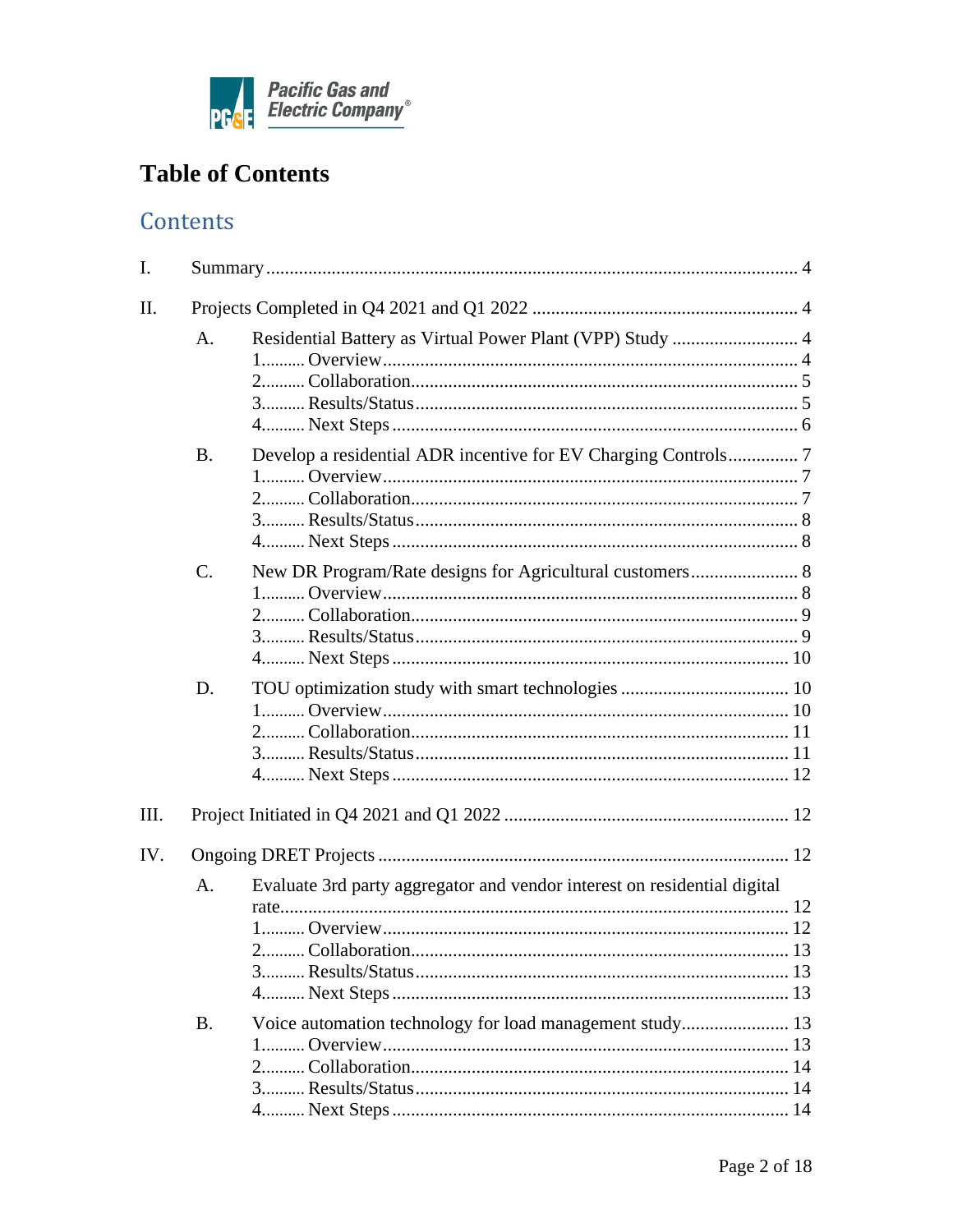

 $V<sub>1</sub>$ 

|    | Heat Pump Water Heater barriers and mid-stream solution study  14 |  |
|----|-------------------------------------------------------------------|--|
|    |                                                                   |  |
|    |                                                                   |  |
|    |                                                                   |  |
|    |                                                                   |  |
| D. |                                                                   |  |
|    |                                                                   |  |
|    |                                                                   |  |
|    |                                                                   |  |
|    |                                                                   |  |
|    |                                                                   |  |
|    |                                                                   |  |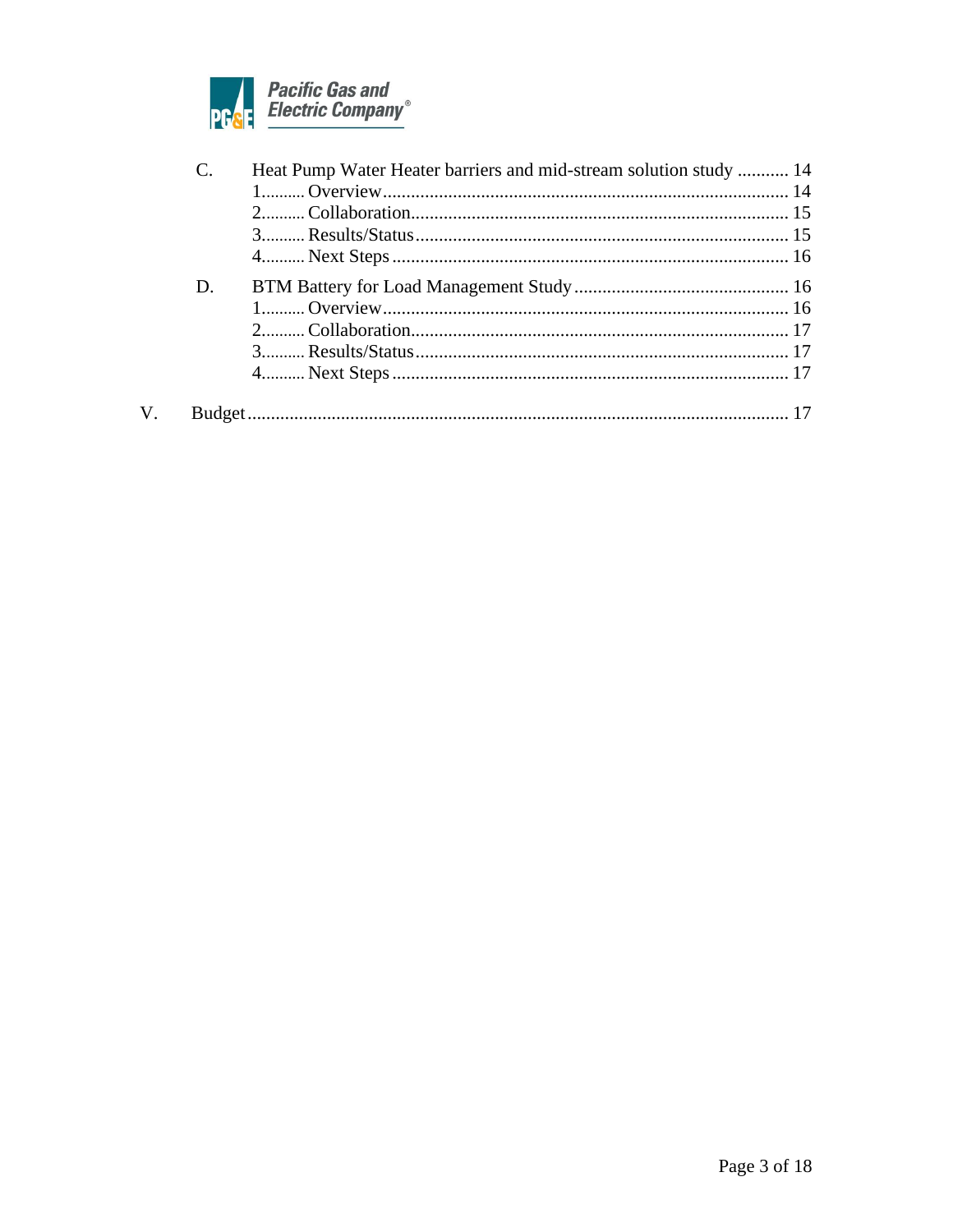

# <span id="page-3-0"></span>**I. Summary**

Pacific Gas and Electric Company (PG&E) submits this semiannual report as directed in *[Decision](http://docs.cpuc.ca.gov/word_pdf/FINAL_DECISION/106008.pdf) Adopting Demand Response Activities and Budgets for 2012 through 2014*, D.12-04-045, Ordering Paragraph (OP) 59 and continued per D.14-05-025 and D.16-06- 029 adopting Bridge Funding for 2015-16 and 2017, respectively. The Demand Response Emerging Technologies (DRET) Program was also approved in the *[Decision](http://docs.cpuc.ca.gov/word_pdf/FINAL_DECISION/106008.pdf) Adopting Demand Response Activities and Budgets for 2018 through 2022*, D.17-12-003.

PG&E's DRET program continues to explore new technologies and applications that have the potential to enable or enhance demand response (DR) capabilities and can include hardware, software, design tools, strategies, and services. Examples of some of the types of enabling technologies that have been investigated are advanced energy management control systems (EMCS), direct load controls, and advanced heating, ventilation, and air conditioning (HVAC) controls.

PG&E's DR Portfolio Strategy centers on addressing both customer and grid needs today and, in the future, taking into account Rule 24, and the enablement of DR integration into the ISO wholesale markets. In addition, PG&E acknowledges the rapid development of "smart" devices, storage, and other technologies that are seeing increasing customer adoption across sectors and have the potential to help customers better perform on DR programs.

PG&E, Southern California Edison Company (SCE) and San Diego Gas & Electric Company (SDG&E), collectively referred to as the Investor Owned Utilities (IOUs), share updates on individual projects, including project status and findings, at monthly DRET conference calls as well as via participation in the Emerging Technologies Coordinating Council (ETCC) quarterly meetings.

# <span id="page-3-2"></span><span id="page-3-1"></span>**II. Projects Completed in Q4 2021 and Q1 2022**

### <span id="page-3-3"></span>*A.* **Residential Battery as Virtual Power Plant (VPP) Study**

### **1. Overview**

This study evaluated how BTM residential battery systems were being used to provide value to the customers and the grid during grid emergency. The study focused on customers with existing battery with solar.

The objective of the study was to evaluate:

1) What are the ex post load impacts using end-use battery data and premise data?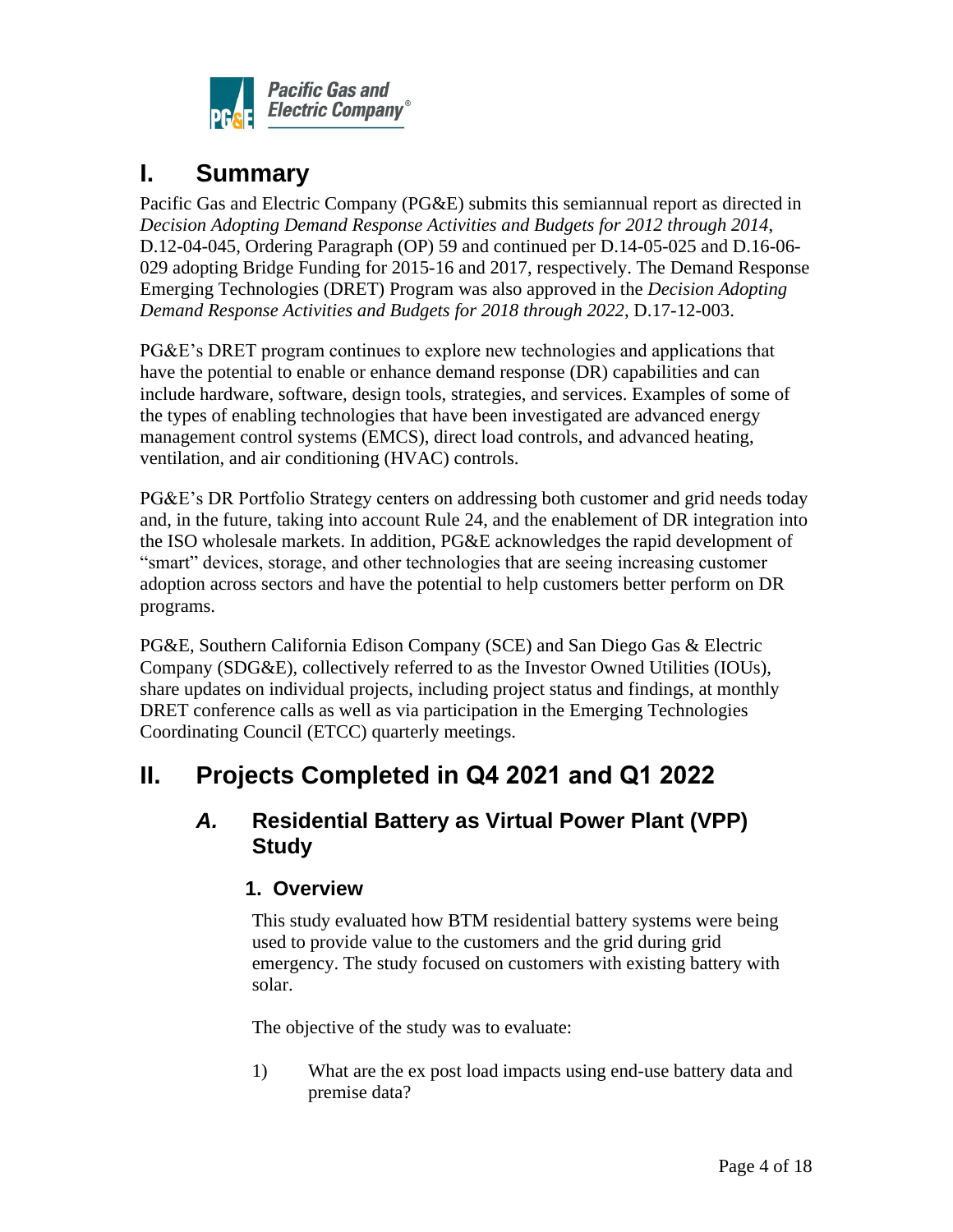

- 2) How do impacts using the end-use battery data compare with impacts at the household level?
- 3) Do the event calls lead to changes in consumption at the household level?
	- a. Is there an increase in a household's net discharge to the grid during an event?
	- b. Do residential batteries export to the grid during emergency events? Or are they used solely to offset the household's energy use?
- 4) What was the performance when consecutive events were called?
- 5) What is the full export (to the home and to the grid) capability?
- 6) What are the pros and cons of settlement of load impacts at the device (battery) level vs. premise meter level?
- 7) What is the customer experience when participating in this type of study?
- 8) How does the EM&V analysis compare with the settlement results?

### <span id="page-4-0"></span>**2. Collaboration**

The DRET team collaborated with the internal Distributed Generation team and the Integrated Grid Planning and Innovation Team to implement this study. PG&E hired a consultant to manage the EM&V for this DRET study and a third-party program administrator to support dispatch and calculation of customer compensation.

### <span id="page-4-1"></span>**3. Results/Status**

- Total number of customers enrolled with PGE VPP 1367 Customers
- Total number of enrolled PGE VPP batteries 2,506 batteries
- Total aggregate delivered MWh  $-8.92$  MWh
- Total aggregate delivered MW (1st hour)  $-4.5$  MW

| <b>Research Question</b>         | <b>Findings</b>                                                                 |
|----------------------------------|---------------------------------------------------------------------------------|
| Do customers enroll in           | $1,300$ of the $7,000$ (18.6%) customers recruited into the pilot enrolled.     |
| programs that allow the          | All recruitment took place in the Fall of 2021 via push-notification            |
| utility to use their battery for | over a compressed timeline. PG&E offered customers an incentive of              |
| grid needs in exchange for       | \$1/kWh for energy dispatched over their typical baseline, and                  |
| payments?                        | customers were allowed to opt out of events.                                    |
| What are the ex-post load        | The incremental impacts are estimated to be $\sim$ 4.5 kW in hour 1, $\sim$ 3.0 |
| impacts using end-use            | kW in hour 2, and less than 1 kW in hour 3.                                     |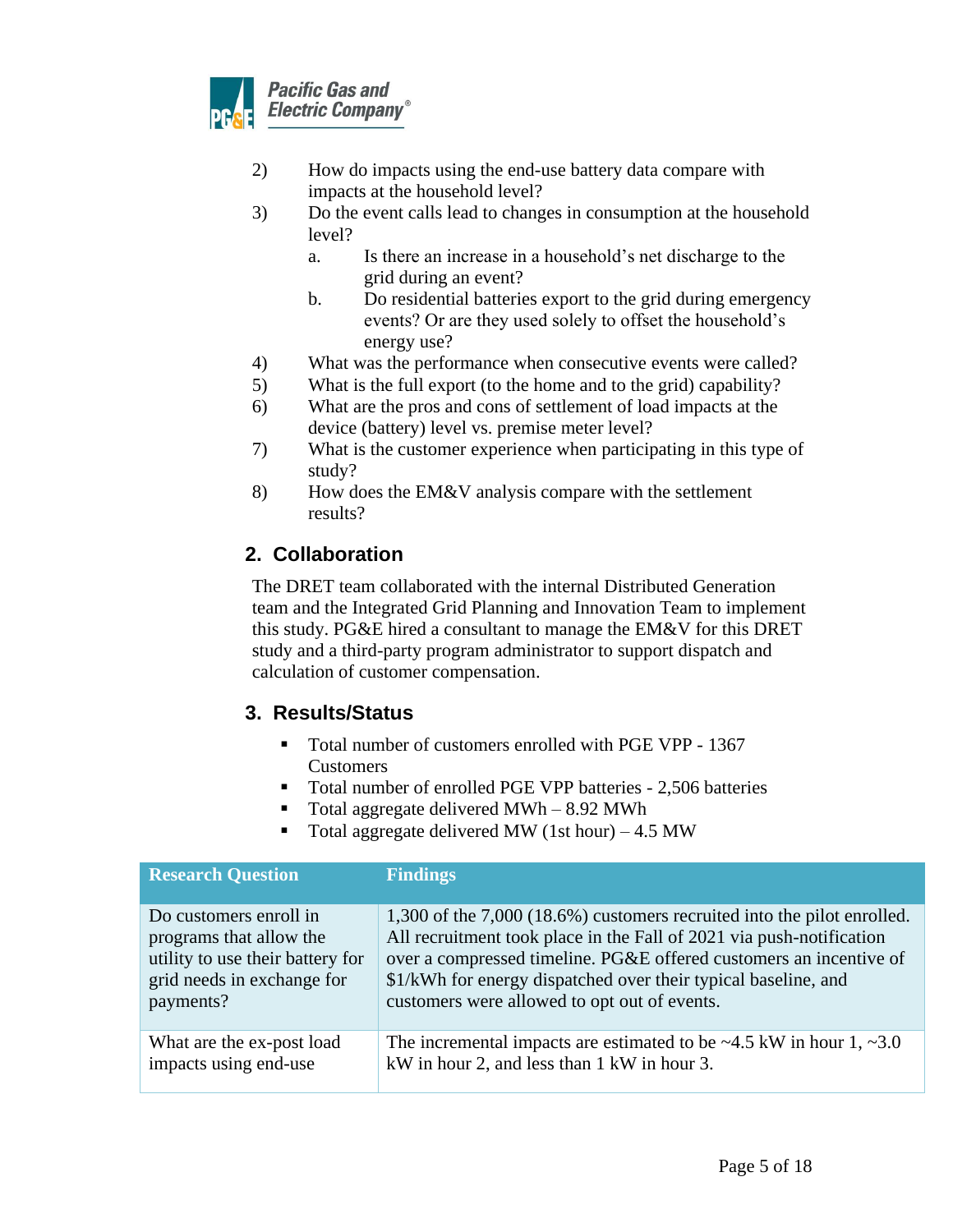

| battery data and premise<br>data?                                                                                                                              |                                                                                                                                                                                                                                                                                                                                                                                                                                                                                                               |
|----------------------------------------------------------------------------------------------------------------------------------------------------------------|---------------------------------------------------------------------------------------------------------------------------------------------------------------------------------------------------------------------------------------------------------------------------------------------------------------------------------------------------------------------------------------------------------------------------------------------------------------------------------------------------------------|
| Do the existing dispatch<br>algorithms to deliver a<br>flexible, controllable grid<br>resource?                                                                | The current battery dispatch algorithms deliver all of the resources, all<br>at once, until the available energy storage is exhausted. Currently, the<br>algorithms cannot deliver a consistent level of demand reduction over<br>the event, deliver a requested level of output, or sustain the resources<br>over a longer event duration. The battery manufacturer is in the<br>process of modifying its algorithms, so residential battery resources<br>are more flexible and controllable for grid needs. |
| How do impacts using the<br>end-use battery (sub-meter)<br>data compare with impacts at<br>the household level?                                                | Load impacts estimated using household-level smart meter data were<br>similar to those calculated using battery end-use data, with less than a<br>1% difference between the impacts on average.                                                                                                                                                                                                                                                                                                               |
| Do the event calls lead to an<br>increase in a household's net<br>discharge to the grid during<br>an event? And exporting of<br>battery resources to the grid? | When dispatched for events, the batteries not only offset the<br>household's energy use, but also exported energy back to the grid.<br>Customers do not noticeably modify their energy use (of other end-<br>uses) when the battery is used to support grid needs.                                                                                                                                                                                                                                            |
| What was the performance<br>when consecutive events<br>were called?                                                                                            | The batteries delivered consistent dispatch across consecutive event<br>days. However, events were called during mild weather conditions<br>typically with ample sunshine. The dispatch consistency may change<br>if batteries are discharged under more extreme weather conditions.                                                                                                                                                                                                                          |
| What is the full export<br>capability?                                                                                                                         | On average, batteries were able to discharge 4.5 kW during the first<br>hour for a full net export of 3.3 kW. However, this is not necessarily<br>representative of battery export capability during peak system demand<br>as batteries for this pilot were dispatched under moderate weather<br>conditions.                                                                                                                                                                                                  |
| How does the EM&V<br>analysis compare with the<br>settlement results?                                                                                          | For settlement with customers, the baseline usage is calculated as the<br>same hour average over the past 10 days using battery end-use data.<br>Any battery discharge above the baseline was considered the load<br>impact. On aggregate, the impacts calculated using the settlement<br>baselines are comparable to EM&V results, but were 5% higher on<br>average.                                                                                                                                         |

# <span id="page-5-0"></span>**4. Next Steps**

This assessment ended on December  $31<sup>st</sup>$ , 2021. PG&E is finalizing the report and it will be posted at the ETCC website in the  $2<sup>nd</sup>$  quarter of 2022.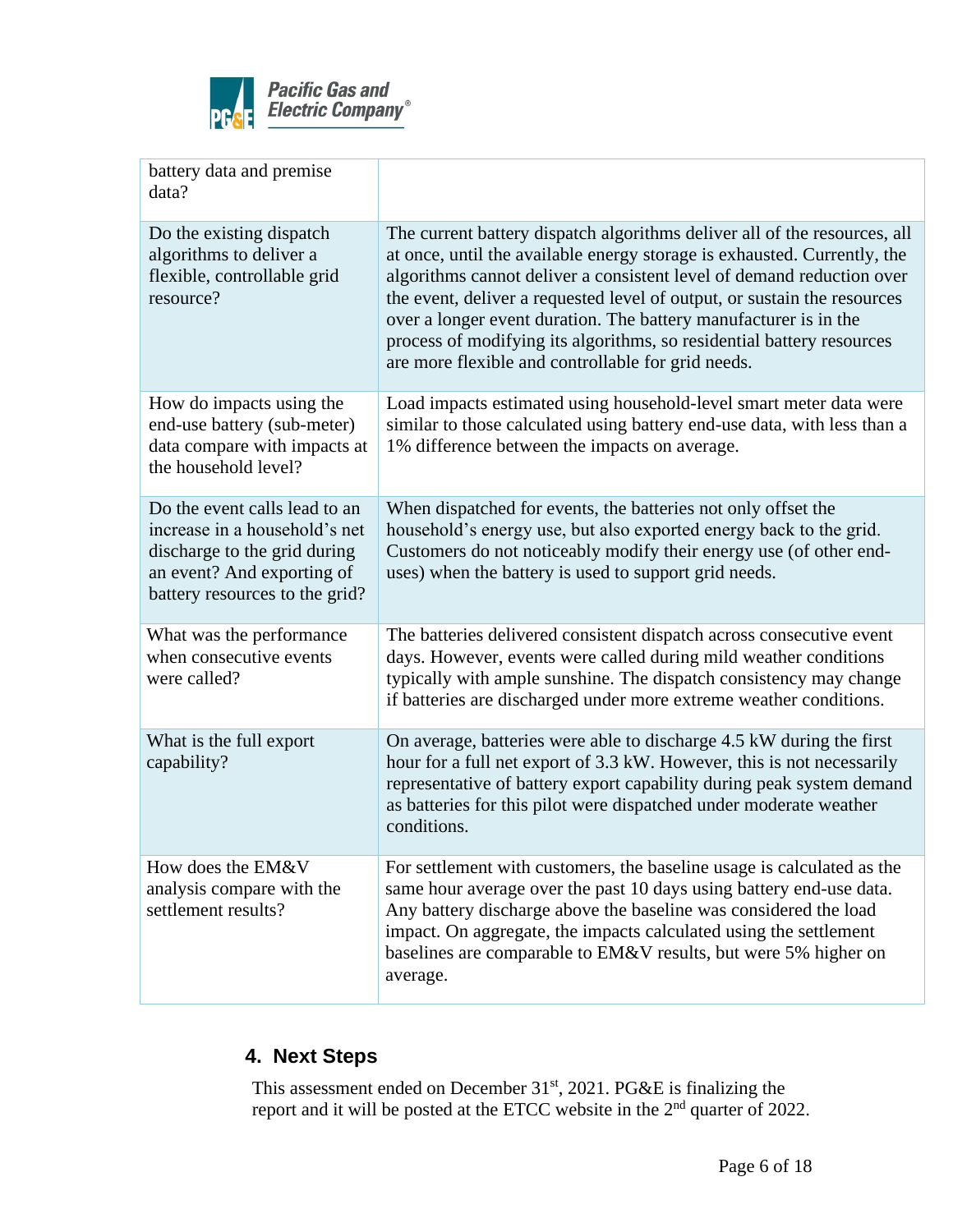

# <span id="page-6-1"></span><span id="page-6-0"></span>*B.* **Develop a residential ADR incentive for EV Charging Controls**

### **1. Overview**

In 2019, the Automated Demand Response (ADR) Program conducted a Collaborative Stakeholder Process to identify and vet emerging residential ADR technologies for potential inclusion in the program. This process found that EV charging control (such as onsite charging station, or manufacturer's telematic) were an excellent fit for the ADR program, based on the rigorous criteria and stakeholder process employed in the study. However, surveys with the vendors and their respective control technologies indicate that they were not ready for full-scale rollouts at the time for various reasons.

In order to develop a residential ADR incentive for EV charging controls, this study will test EV charging controls in a field setting and measure the DR impact of such technologies. The study will:

- Identify relevant eligibility criteria for EV charging controls' participation in the field test, and more broadly, in PG&E DR programs.
- Identify EV charging controls and assess their DR impact in a field test.
- Characterize, to the extent possible, the average load management potential for identified residential EVs in PG&E territory:
	- o Characterize load management groups of PG&E EV owners based on their EV's, TOU rates, and charging habits.
	- o Document existing DR incentives available through PG&E programs (e.g., Smart Rate, Demand Response Auction Mechanism (DRAM) and Capacity Bidding Program (CBP)) to inform how the residential ADR program fits into the DR landscape and how ADR incentives for EV ADR controls should apply to these different DR programs.
- Assess potential ADR incentive designs and amounts for residential EV charging control technologies.

### <span id="page-6-2"></span>**2. Collaboration**

The DRET team collaborated with the internal EV team to implement this study. PG&E hired the same consultant that leads the ADR Collaborative Stakeholder Process to manage this DRET study.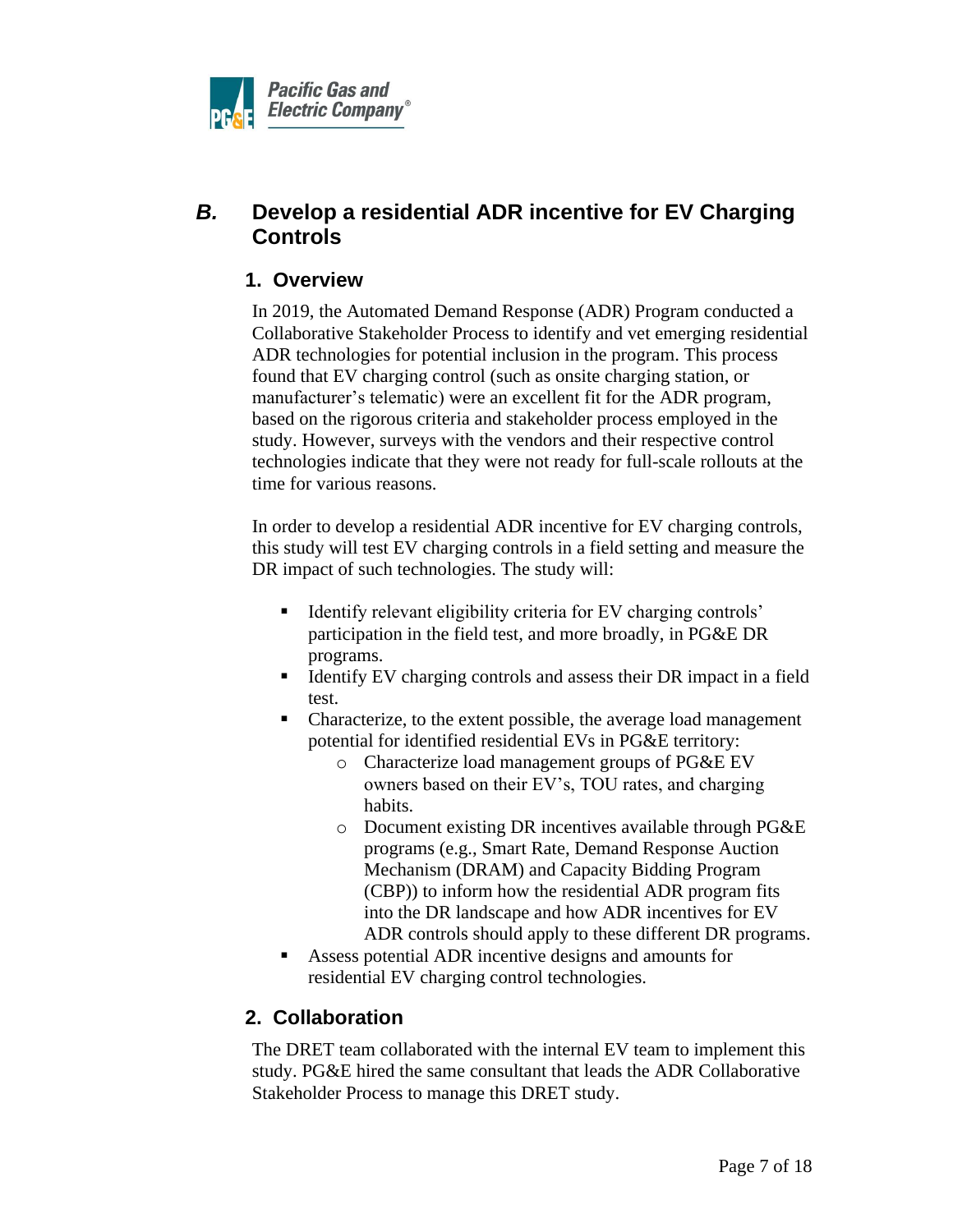<span id="page-7-0"></span>

### **3. Results/Status**

Below are high level study results:

- Vehicle telematics and EV charger controls are both effective strategies for curtailing EV charging during DR events with minimal impact on participants
- EV ADR charging controls technology holds promise for mitigating overnight peaks
- The maximum resource from managing charging with no export potential for EV ADR control technologies is 9 MW to 13 MW during the peak period from 4:00 p.m. to 9:00 p.m. for the current population of 366,000 EV owners in PG&E service territory
- In alignment with the resource potential findings, almost half of PG&E EV owners regularly charge overnight and would be good targets for new type of EV DR programs that target this time period.
- EV ADR incentives should focus on customers who already own Level 2 chargers

### <span id="page-7-1"></span>**4. Next Steps**

This assessment ended on March 2022. PG&E is finalizing the report and it will be posted at the ETCC website in the 2nd quarter of 2022.

### <span id="page-7-3"></span><span id="page-7-2"></span>*C.* **New DR Program/Rate designs for Agricultural customers**

### **1. Overview**

PG&E received direct feedback from major aggregators of agricultural customers whose customers have significant load to drop and are interested in an agricultural specific DR program. Existing demand response programs are not an optimal fit for some customers in the agricultural industry given their unique load patterns and energy usage. By creating an agricultural specific demand response program or rate that helps customers overcome these obstacles and optimize their unique resources, more customers will have the opportunity to participate in demand response and PG&E will be able to meet its goals of maintaining, growing, and optimizing DR megawatts (MWs).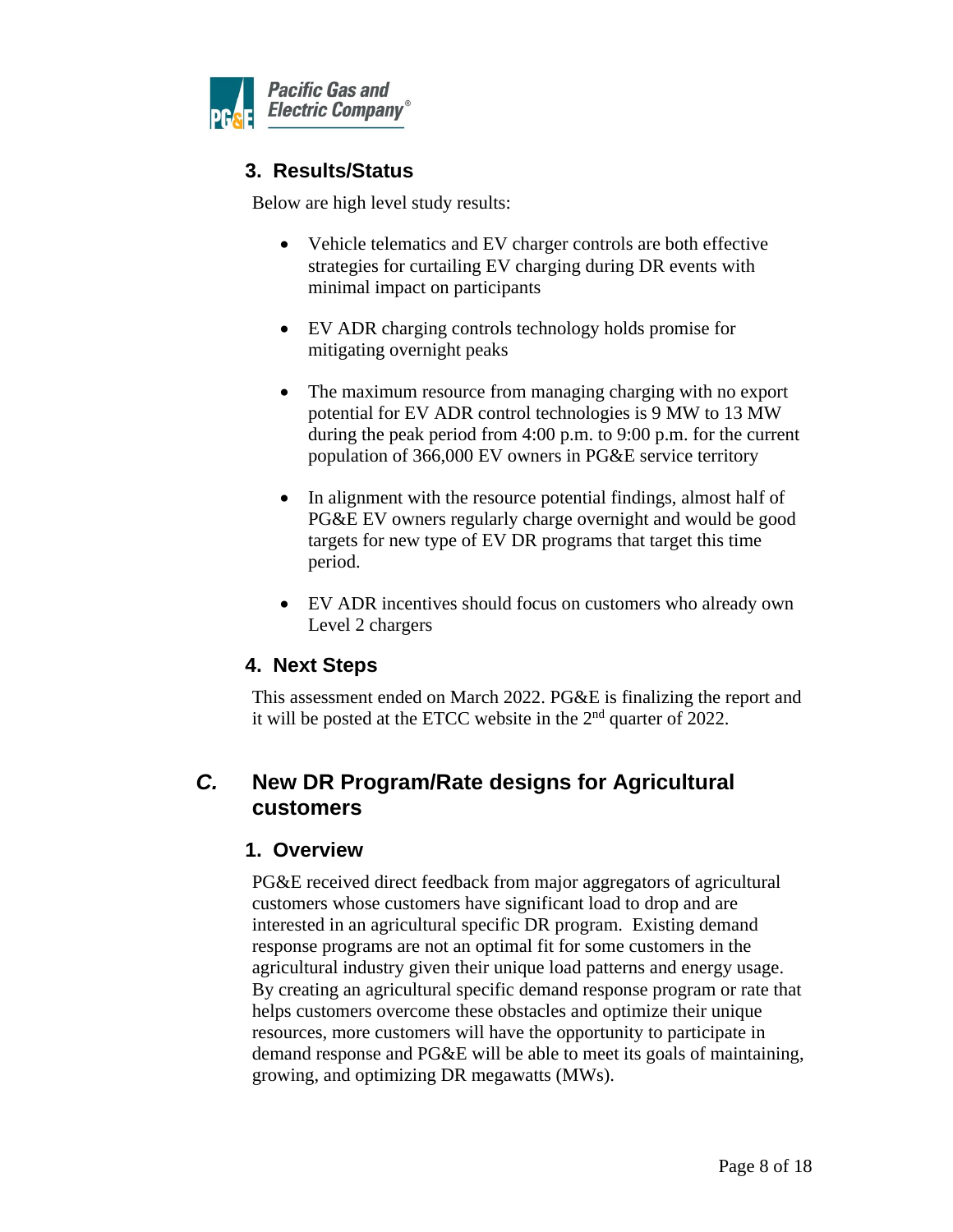

The objective of this study was to collect data on new DR Program/Rate designs for agricultural customers during 2021 in order to create a draft DR program design for agricultural and irrigation customers to be filed by PG&E in its 2023-2027 DR funding application. Specifically, the study goal is to collect data that informs a new pilot program designed for agricultural customers to do the following (including but not limited to):

- Increase load reduction per agricultural participants in existing DR programs
- Increase number of agricultural participants
- Reliable load reduction: ability to deliver the amount of load reduction that is promised
- Higher customer and aggregator satisfaction than agricultural participants in existing DR programs
- Whether cost-effectiveness remains the same or better than other agricultural participants in existing DR programs

### <span id="page-8-0"></span>**2. Collaboration**

The DRET team contracted with a  $3<sup>rd</sup>$  party vendor who are familiar with the agricultural industries and market to implement this DRET study.

### <span id="page-8-1"></span>**3. Results/Status**

The results of the conjoint choice experiment study are fundamentally a reflection of relative customer preferences for some program attributes over others: stronger preferences drive enrollment likelihood. The strongest respondent preferences included:

■ Performance-only participation terms (relative to terms with penalties): 3 to 5 fold relative preference, depending on the penalty magnitude

■ Earlier notification (24 hour v. 30 minute): 3 fold preference

Preferences within other attributes (incentive level, expected event frequency, or expected event duration) are documented below and more detailed in the final report:

| <b>RESEARCH QUESTION</b>                                                                                               | <b>KEY FINDINGS</b>                                                                                                                                                                                                                                                                                                                                                                                                                |
|------------------------------------------------------------------------------------------------------------------------|------------------------------------------------------------------------------------------------------------------------------------------------------------------------------------------------------------------------------------------------------------------------------------------------------------------------------------------------------------------------------------------------------------------------------------|
| What is the tradeoff<br>relationship between<br>program incentives and<br>program rules for<br>agricultural customers? | A performance-only design is preferred three to five fold<br><b>over a design with penalties</b> , depending on the penalty<br>magnitude. Given the expected boost to enrollments, a<br>performance-only design is therefore expected to yield greater MW<br>load reduction and greater net benefits than a design with a<br>penalty, even after factoring in assumptions for lower performance<br>with a performance-only design. |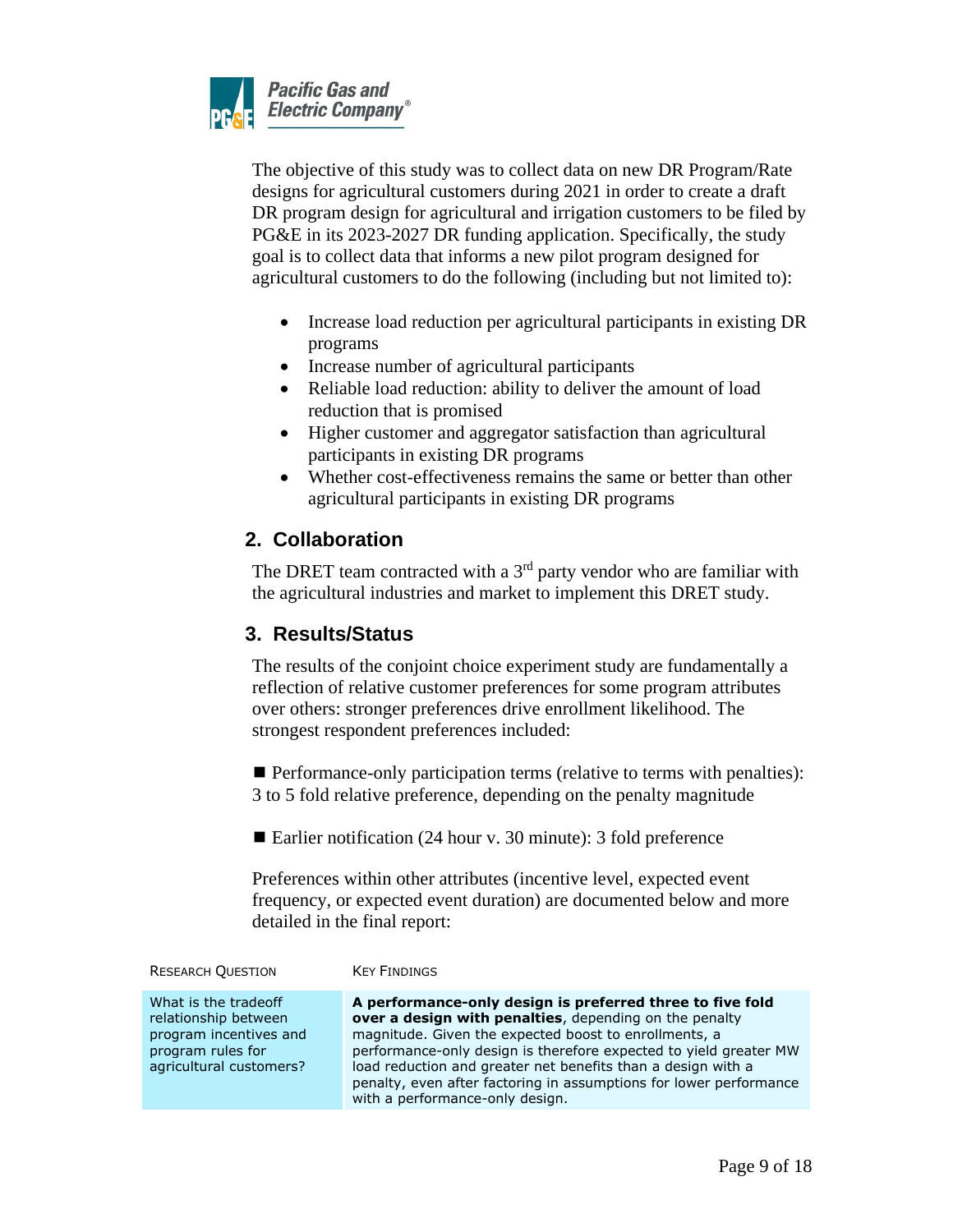

| <b>RESEARCH QUESTION</b>                                                                                                        | <b>KEY FINDINGS</b>                                                                                                                                                                                                                                                                                                                                                                                                                                                                                                                                                                                                                                                                                                                                                                                                                     |
|---------------------------------------------------------------------------------------------------------------------------------|-----------------------------------------------------------------------------------------------------------------------------------------------------------------------------------------------------------------------------------------------------------------------------------------------------------------------------------------------------------------------------------------------------------------------------------------------------------------------------------------------------------------------------------------------------------------------------------------------------------------------------------------------------------------------------------------------------------------------------------------------------------------------------------------------------------------------------------------|
| How much notice should<br>customers receive before<br>being dispatched?                                                         | Event notification is a key driver of enrollment likelihood,<br>with one day ahead (24 hour) notification strongly<br>preferred to day of (30 min) notification.                                                                                                                                                                                                                                                                                                                                                                                                                                                                                                                                                                                                                                                                        |
| How does the duration and<br>volume of event dispatch<br>impact enrollment<br>likelihood for agricultural<br>customers?         | Event duration and event frequency are not the primary<br>drivers of enrollment likelihood, though respondents preferred<br>fewer event hours in general. Given that longer and more frequent<br>events also deliver more avoided capacity value, moderate event<br>duration (4 hour) and frequency (12 events) balance net benefits<br>with dispatch flexibility.                                                                                                                                                                                                                                                                                                                                                                                                                                                                      |
| Would alternative incentive<br>units (\$/hp) resonate<br>better with Ag customers<br>than usage based units<br>(\$/kW, \$/kWh)? | Horsepower (hp) is best understood by most agricultural<br>customers. When discussing peak load, water district customers<br>were most familiar with kilowatts (kW), whereas all other<br>agricultural customers were most familiar with horsepower (hp) as<br>units.                                                                                                                                                                                                                                                                                                                                                                                                                                                                                                                                                                   |
| How do preferences and<br>load reduction potential<br>differ by agricultural<br>segment, e.g., small v.<br>large firm?          | Smaller customers may be able to curtail a larger portion of<br>their peak load. Program element preferences were<br>directionally similar for small respondents (bottom 20% of<br>peak load) compared to large respondents. The main<br>difference is that small respondents were open to curtail a<br>larger percentage of their peak load.<br>Tree growers may be most able to curtail load. Barriers may<br>exist for some water district customers. Nut and fruit tree<br>growers were willing to shift a large portion of their peak<br>load, significantly more than agricultural customers with<br>other activities. In contrast, water/irrigation districts<br>(often very large customers) were most likely to have peak<br>loads that are manually controlled and left on all the time,<br>though this was still a minority. |
| What program design is<br>likely to deliver the<br>greatest net benefits to<br>PG&E and society?                                | A performance-only design with day ahead notification is<br>expected to maximize MW load reduction and net benefits<br>for PG&E (Utility Cost Test (UCT) perspective) and for<br>society (Total Resource Cost (TRC) perspective). This was<br>based on assessing costs and benefits for 108 design<br>permutations tested.                                                                                                                                                                                                                                                                                                                                                                                                                                                                                                              |

### <span id="page-9-0"></span>**4. Next Steps**

This assessment ended on December 2021. PG&E posted the final report at the ETCC website.

# <span id="page-9-2"></span><span id="page-9-1"></span>*D.* **TOU optimization study with smart technologies**

#### **1. Overview**

The objective of this study is to evaluate if residential smart technologies, such as smart thermostat, can optimize TOU customers HVAC energy use in order to shift customers energy usage from peak to non-peak and potentially result in customers' bill saving. In the study, the technology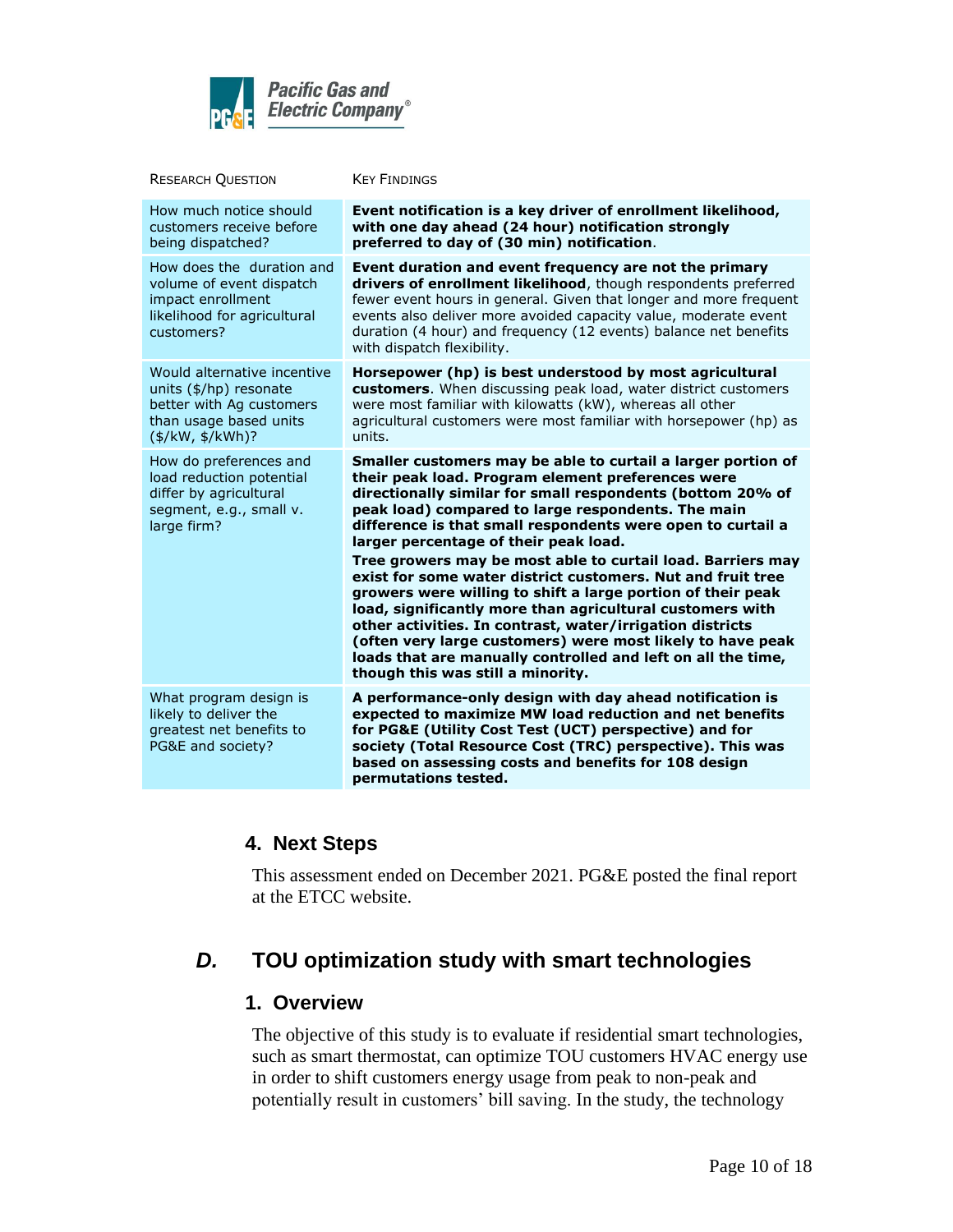

should provide a "set it and forget it" experience for the customers. The study should analyze performance of smart thermostats, including:

- Enrollment rates for all three smart thermostat manufacturers, regardless of recruitment method, by recruitment mechanism
- TOU sign-up rates with email and push notification by vendor
- Estimate load impacts for each event overall and by smart thermostat manufacturers, TOU status, and TOU autoprogramming
- Estimating the load impacts for each event called
- Estimate the TOU impacts on non-event days overall and by smart thermostat manufacturers, TOU status, and TOU autoprogramming
- Estimate the enhanced energy savings for different smart thermostat manufacturers
- Compare DR load impacts for all three smart thermostat manufacturers
- Compare effectiveness between vendor's TOU optimization versus smart thermostat manufacturer's TOU optimization
- Comparison of automation capabilities for smart thermostat manufacturers to understand potential for load flexibility, shed, shape, and shimmy

### <span id="page-10-0"></span>**2. Collaboration**

The DRET team contracted with a third-party vendor who is familiar with residential smart technologies, manufacturers, and the market to implement this DRET study.

### <span id="page-10-1"></span>**3. Results/Status**

During the first and second quarters of 2021, the study recruited 13,350 customers to enroll in the pilot. The study also called six DR test events to measure the load impact from pilot participants. Below are high level results of this study:

- Sites that signed up for automated TOU response reduced 4-9 pm loads by ~0.20 on a daily basis, with some variation by temperature
- For sites with automated TOU response, the full event impact is the daily TOU response plus the event day impact
- Cooling loads peak around 4 pm and start declining (though household load peaks in the evening)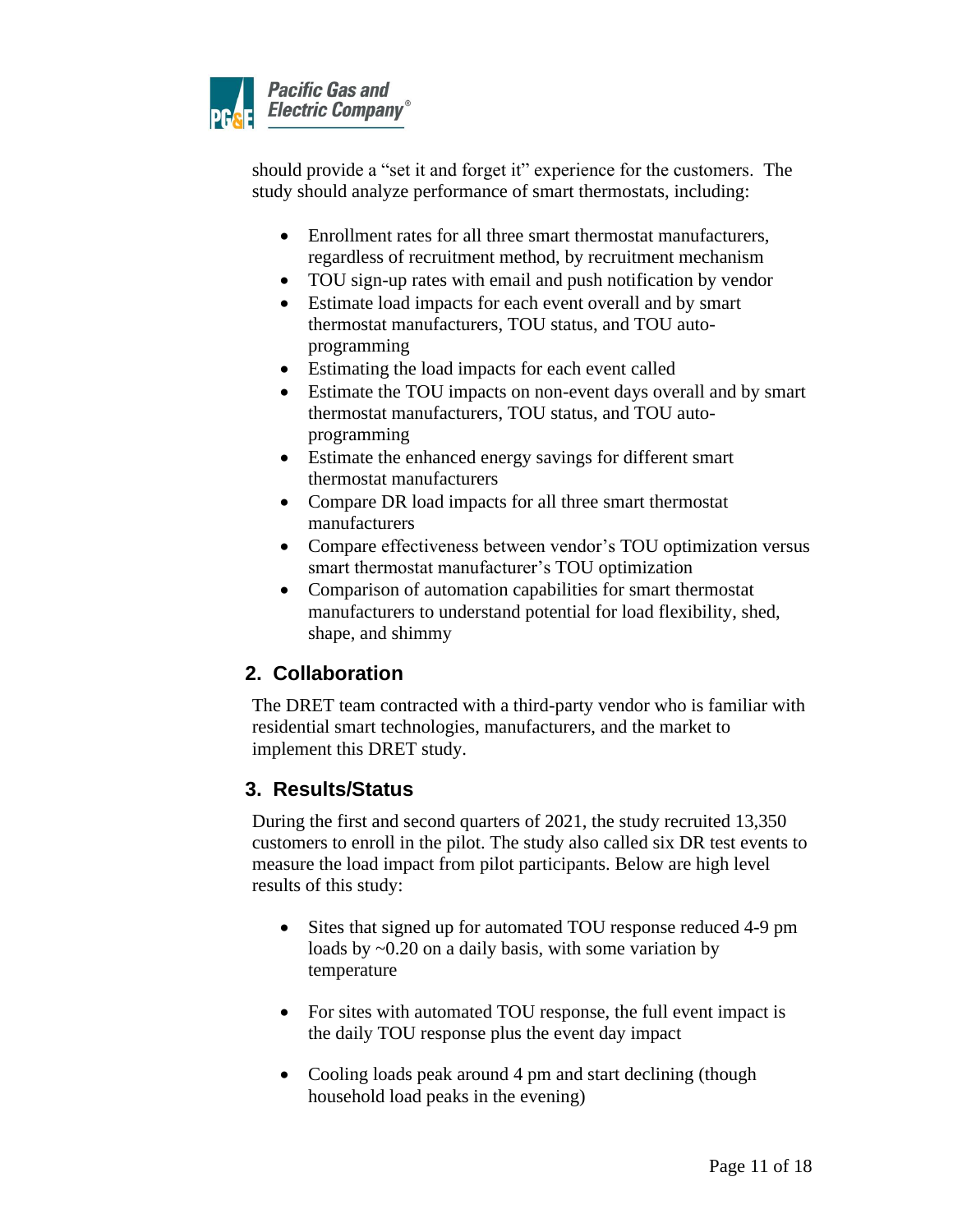

- Air conditioner loads are less coincident with CAISO net loads than with PG&E and CAISO gross loads
- The reductions for hotter temperature days exceeded 1.0 kW but decayed for later event hours.
- The biggest drivers of event response are weather, the event hour, and daily automated response to TOU later event hours

### <span id="page-11-0"></span>**4. Next Steps**

This assessment ended on December  $31<sup>st</sup>$ , 2021. PG&E is finalizing the report and it will be posted at the ETCC website in the 2<sup>nd</sup> quarter of 2022.

# <span id="page-11-1"></span>**III. Project Initiated in Q4 2021 and Q1 2022**

There were no new project initiated in Q4 2021 and Q1 2022.

# <span id="page-11-2"></span>**IV. Ongoing DRET Projects**

# <span id="page-11-4"></span><span id="page-11-3"></span>*A.* **Evaluate 3rd party aggregator and vendor interest on residential digital rate**

### **1. Overview**

The objective of this study is to evaluate third-party (example: Integrated Demand Side Management aggregators and smart energy vendors/manufacturers) interest in receiving residential digital rate in order to help residential customers to be successful when enrolling in a dynamic rate such as time of use (TOU), electric vehicle (EV) and Smart Rate. Below are the proposed scoping topics for this study:

- Defining what is a digital rate
- Determining the format of the dynamic rate
- Scoping information technology (IT) architecture design that can be scaled in the future
- Documenting third parties' preferences on the channels and different type of rates
- Testing different channels that can provide digital rates to third parties
- **•** Testing the elasticity of different type of rates (dynamic, tier and non-tier, etc.)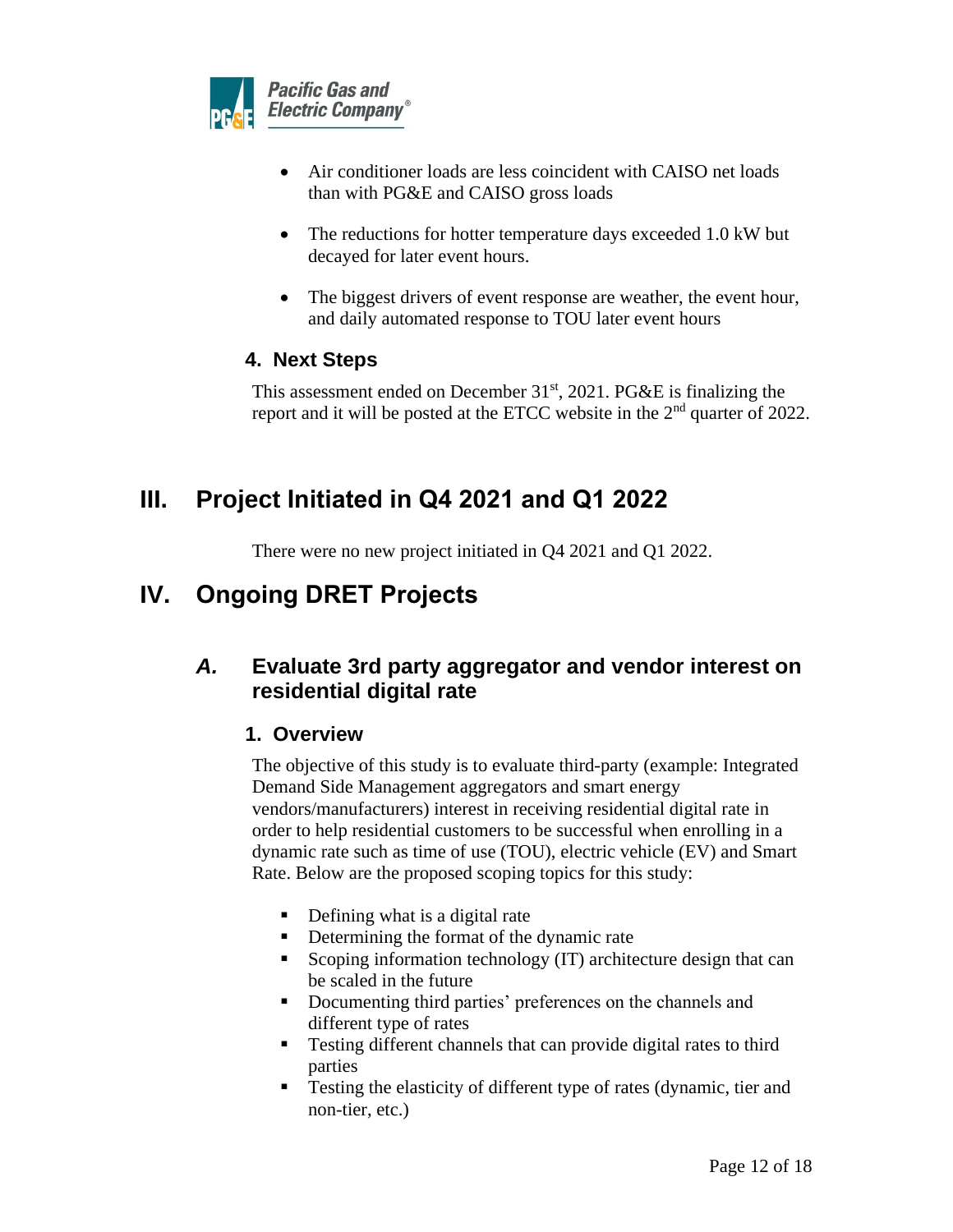<span id="page-12-0"></span>

### **2. Collaboration**

PG&E's DR Emerging Technology and Share My Data teams jointly designed and will implement this Emerging Technology assessment. Internal stakeholders would include the Pricing Product and IT Team. A consultant was hired to lead the digital rate development.

### <span id="page-12-1"></span>**3. Results/Status**

CPUC Energy Division staff has suggested to PG&E to put this DRET study on hold due other priorities, such as the Reliability Order Instituting Rulemaking (OIR). PG&E delayed the deployment of this DRET study until the end of second quarter 2021 and is restarting the study in the  $3<sup>rd</sup>$ quarter of 2021.

### <span id="page-12-2"></span>**4. Next Steps**

PG&E hosted three webinars to enroll third parties into the study. Three companies have submitted a registration form to show interest in participating in the study. PG&E is in the process of finalizing the vendor participation agreement and expects to start working with these vendors in second quarter of 2022.

# <span id="page-12-4"></span><span id="page-12-3"></span>*B.* **Voice automation technology for load management study**

### **1. Overview**

PG&E started to default residential customers to TOU rate in April 2021. Therefore, PG&E will expand the existing tools and technologies offered on PG&E's website in order to help customers to be successful in these new time varying rates. The objective of this DRET study is to leverage residential voice assistant technology (such as Amazon Alexa) to educate residential customers on energy usage and bill forecast, rates and Time-Of-Use automation/optimization, and notification of utility events.

Customer Engagement through Voice Assistants require the customer to have access to Amazon Alexa via speakers, display and/or mobile app. Information is collected and processed from PG&E's internal rate engine and Share My Data (SMD) to  $3<sup>rd</sup>$  party system. The customer would then interact with a third- party system (Energy Expert) through smart speakers, smart display, and mobile devices. The Energy Expert will advise the customers to optimize energy use based on the customer's rate schedule. In addition, the app will provide customer notification such as Smart Days and PSPS events.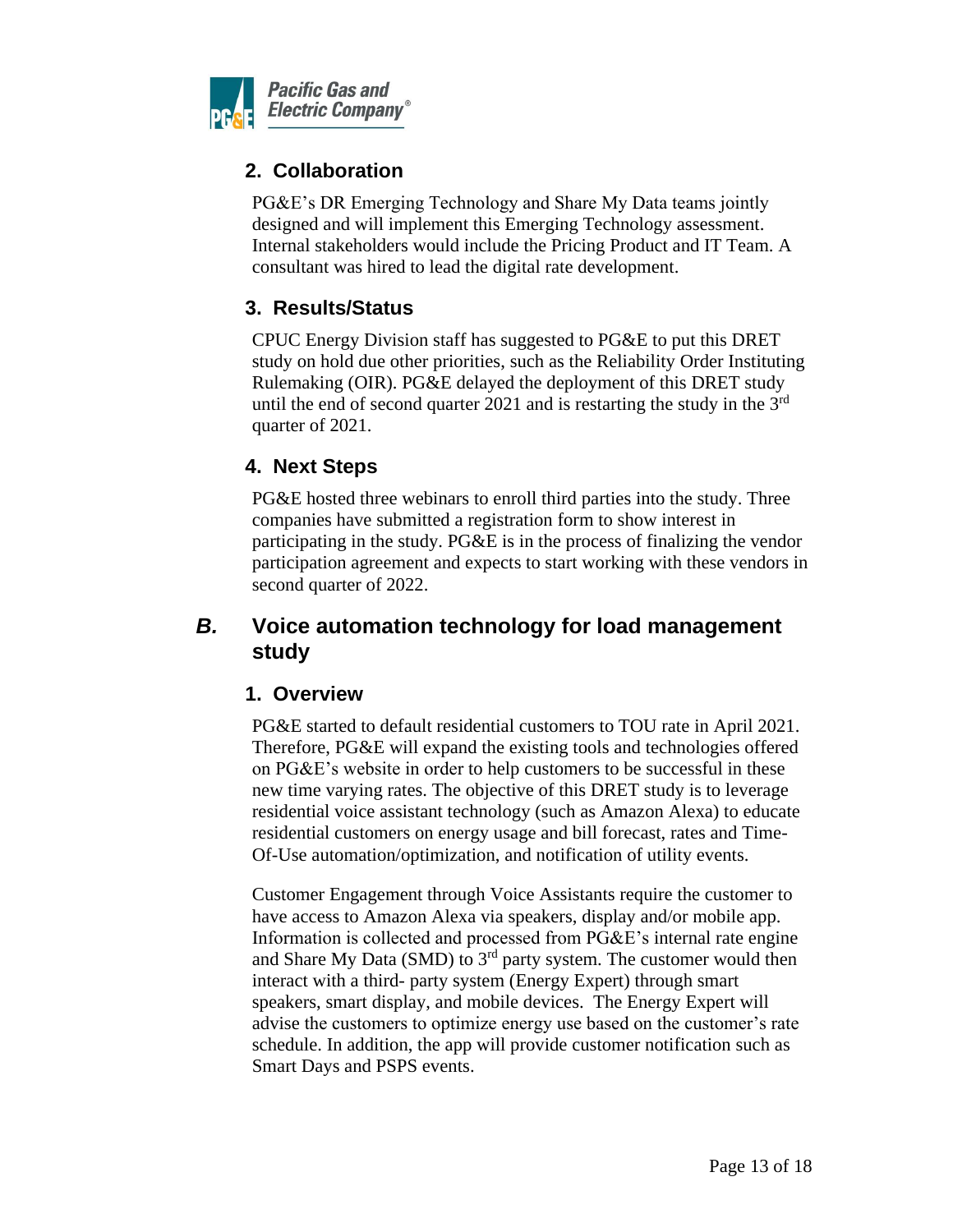

This study has two phases. Phase 1 of this program will target 5-10 employees (combination of PG&E employees and friends of PG&E employees). Phase 2 will target up to 5,000 customers.

### <span id="page-13-0"></span>**2. Collaboration**

The DRET team is partnering with the internal customer care Pricing Pilot and Marketing teams to develop frequently asked questions (FAQs) that relate to TOU and load management. PG&E hired a third party to develop a smart speaker application (a voice automation skill named Energy Expert) for this study.

### <span id="page-13-1"></span>**3. Results/Status**

The DRET team is in the process of performing small scale User Acceptance Test on the Energy Expert skill. Below is list of sample questions that are supported by the Energy Expert skill in Phase I:

- What's my bill? (As of yesterday)
- What's my energy usage? (As of yesterday)
- What is my current rate?
- What other rates are available?
- Am I on the right rate?
- What's a good time for to run appliances?
- When are prices the lowest? (For both Smart Rate and non-SR customers)

# <span id="page-13-2"></span>**4. Next Steps**

The DRET team worked with Amazon to leverage the notification function for Smart Days and PSPS and successfully completed Phase 1 of the study. This study is preparing to release this product to residential customers through the Apple and Android app stores for up to 5,000 participants.

### <span id="page-13-4"></span><span id="page-13-3"></span>*C.* **Heat Pump Water Heater barriers and mid-stream solution study**

### **1. Overview**

As CA policy focuses on reducing GHG emissions, residential natural gas use is one of these sources of GHG emissions in the state that warrants attention. The majority of existing single family and low-rise multifamily buildings use natural gas for some or all of the following end-uses: space heating, water heating, cooking, clothes drying, fireplace and pool heating.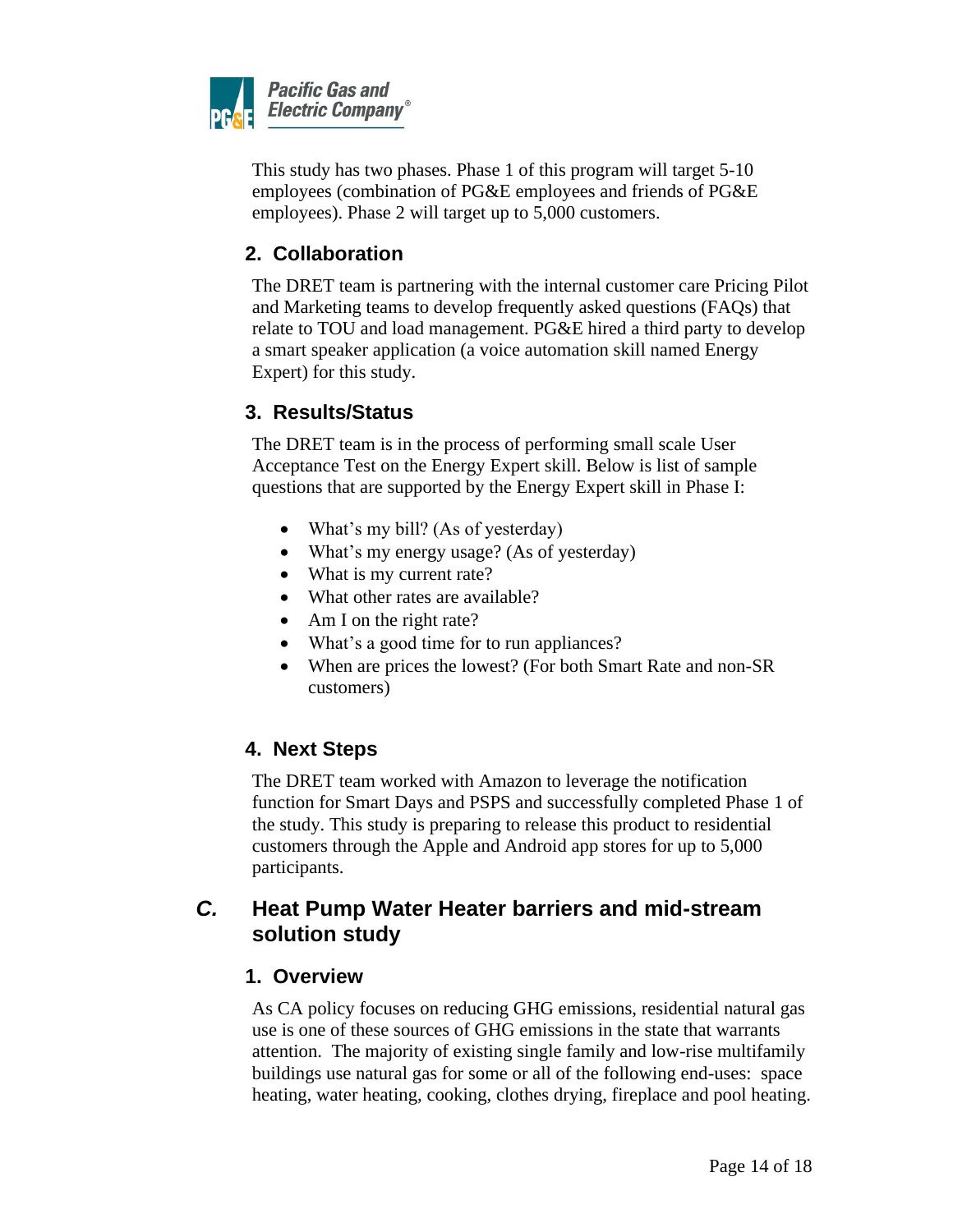

The State has allocated funding from several different sources for residential electrification efforts targeting space and water heating equipment. As the market is developing and initial programs have launched to support these efforts, several challenges have been identified that could significantly delay market transformation.

Converting existing gas water heaters to heat pump water heating equipment across the state will require a comprehensive effort across the entire industry, including education for homeowners and equipment manufacturers, enforcement personnel, distributors and installers. Initial efforts have identified several challenges that inhibit selection and installation of Heat Pump Water Heaters (HPWH), including, but not limited to:

- Insufficient panel capacity
- Location of existing equipment (e.g., most HPWH require 240V supply, no electricity (or only 120V) at equipment location)
- Permitting (both electrical and plumbing)
- Familiarity with technology (both for homeowners and contractors)
- Equipment not locally stocked

As most water heater replacements are triggered by equipment failure with the majority resulting in emergency replacements, the objective of this DRET study is to identify potential solutions to these barriers, with a focus on leveraging mid-stream channels such as contractors, distributors, and retailers to increase adoption of this technology.

### <span id="page-14-0"></span>**2. Collaboration**

This study is a joint Energy Efficiency (EE)/DR Emerging Technology Study. PG&E is planning to hire a third party to lead this research project. The third party is responsible to partner with other initiatives that are related to heat pump water heater such as Technology and Equipment for Clean Heating (TECH) and Building Initiative for Low Emissions Development (BUILD).

### <span id="page-14-1"></span>**3. Results/Status**

The implementer developed a Midstream Heat Pump Water Heater Study and Field Test SharePoint extranet site. The extranet will provide contractors and distributors access to the Resource Library which is a searchable catalog of materials on the study. The implementer developed different marketing materials and marketing plans. HPWH contractors and distributors were recruited for the study. In addition, the implementer also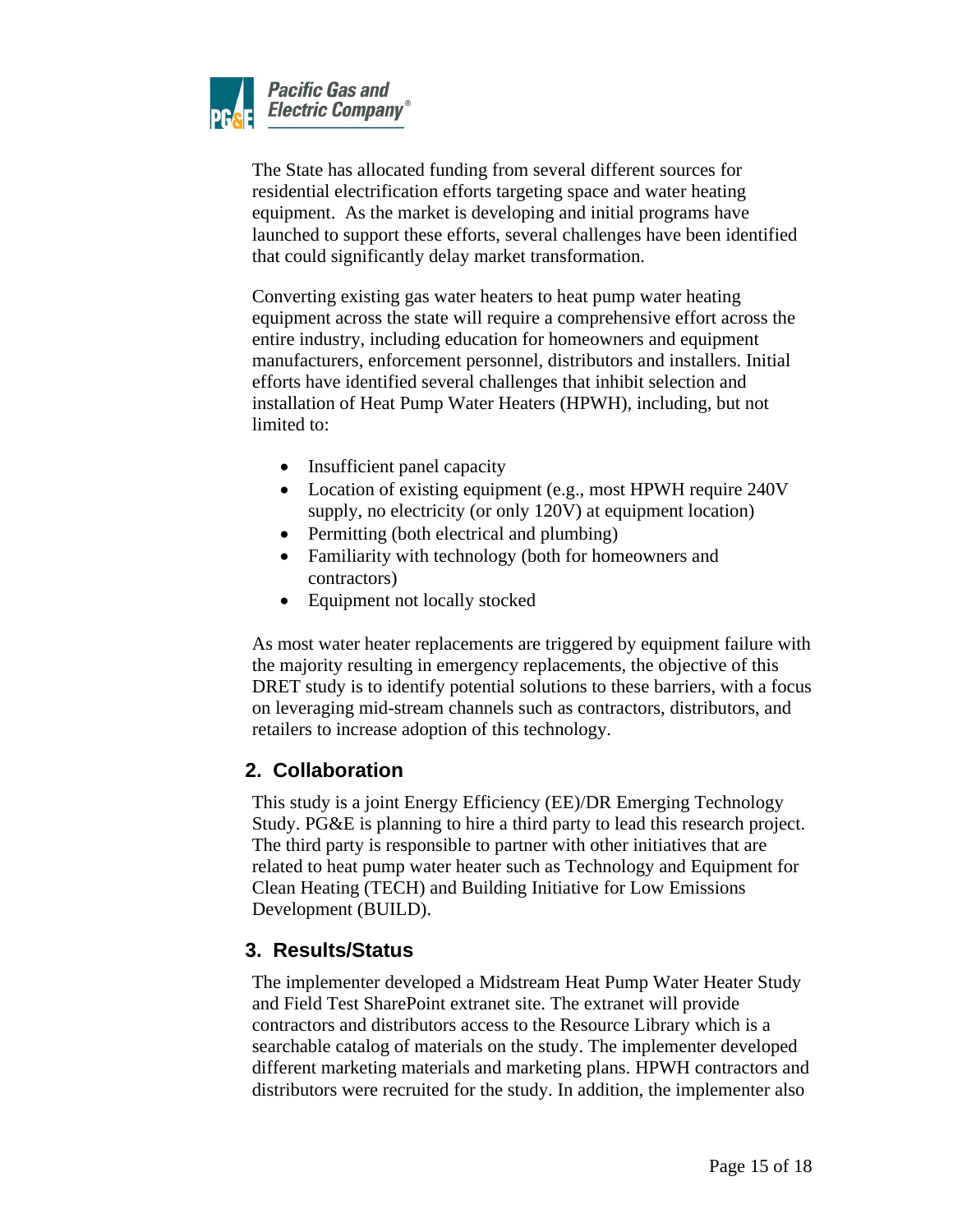

interacted with the major heat pump water heating manufacturers like AO Smith, Bradford White, Rheem, and Nyle.

### <span id="page-15-0"></span>**4. Next Steps**

The study is targeted to focus on the following tasks in the next two quarters:

- Completion of the PG&E Midstream HPWH Study and Field Test: Supply Chain Market Study
- Work with PG&E WE&T team, PG&E Code Compliance, and BayREN Code Training on the best pathway for knowledge sharing from the Supply Chain Market Study to help support their existing efforts on HPWHs
- Recruit more distributor into the Field Test.

# <span id="page-15-2"></span><span id="page-15-1"></span>*D.* **BTM Battery for Load Management Study**

### **1. Overview**

This study evaluates how behind the meter (BTM) residential battery system can be used to provide value to the customers and the grid when the battery is optimizing under different dynamic rates (e.g. TOU and real time pricing  $(RTP)^1$ ) and DR events. The study will focus on two groups of customers, customer with existing battery and customer purchasing a new battery.

PG&E will have collected data that informs the below program enhancement goals:

- Determine how best to leverage battery storage technologies for TOU, DR, RTP, load following, and load shaping.
- Increase number of customers with DER technologies participating in DR programs
- Reliable load reduction: ability to deliver the amount of load reduction that is promised
- Meaningful load reduction: identify when and how DERs can provide value to the grid in DR programs
- Speed of response: measuring the speed of distributed battery storage response.
- Load building capability: the ability to increase minimum load and thus decrease ramping capacity needs and increase hosting capacity

<sup>&</sup>lt;sup>1</sup> RTP as represented by the CAISO IFM Day Ahead LMP PGAE DLAP price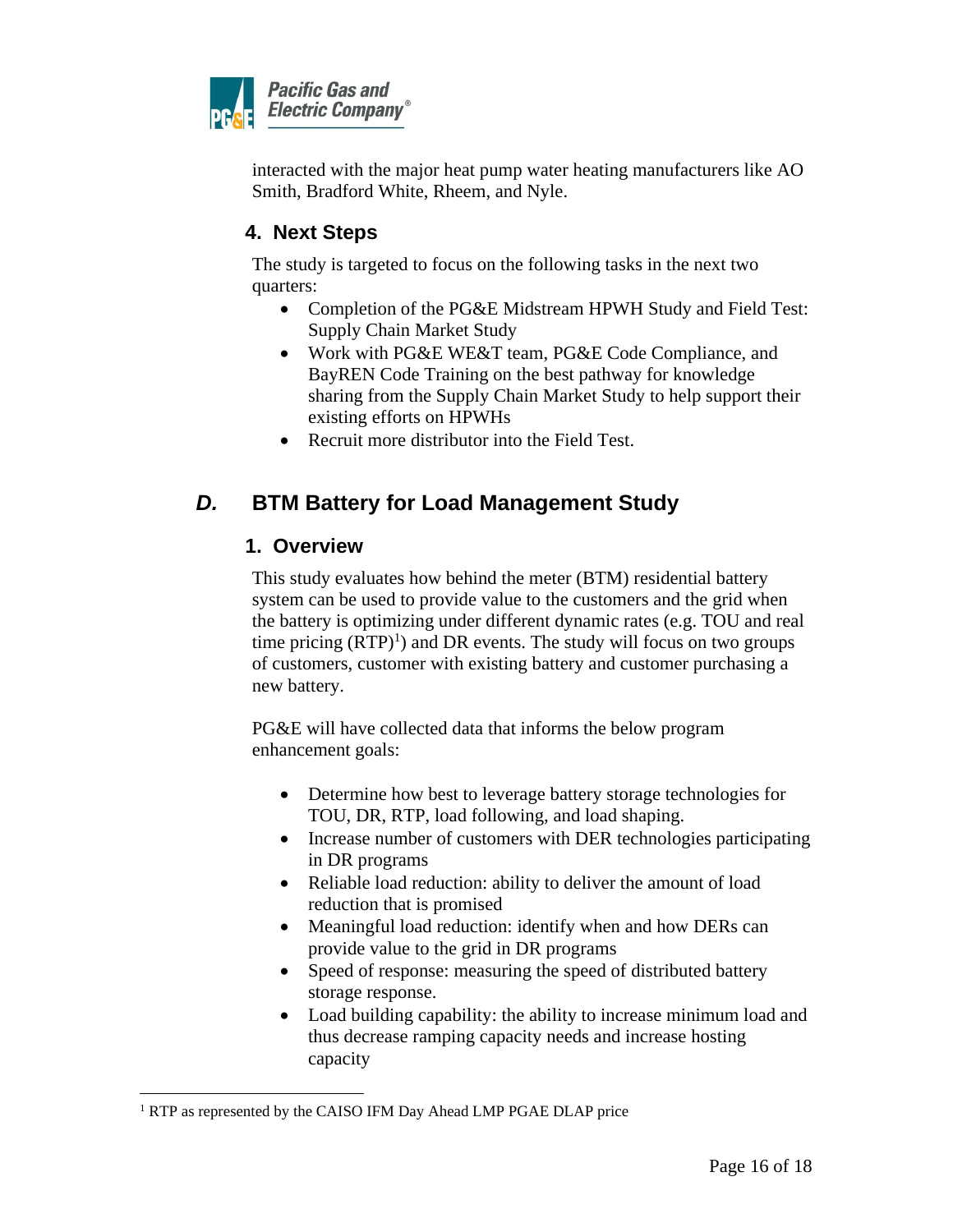

- How to remove significant barriers for battery storage aggregators and their customers to use DER technologies when participating in DR programs
- Cost-effectiveness: DR Programs remain cost effective with these enhancements

This study will collect data - such as customer load performance and effectiveness of different algorithms during 2021 and 2022 - to inform optimal program design for aggregators and customers with a BTM battery, which could then inform future DR funding applications.

### <span id="page-16-0"></span>**2. Collaboration**

The DRET team is collaborating with the internal Distributed Generation and Pricing Product team to implement this study. PG&E hired one consultant to manage the implementation and Evaluation, Measurement and Verification (EM&V) for this DRET study, and another consultant for TOU, DR and RTP signals dispatch.

### <span id="page-16-1"></span>**3. Results/Status**

PG&E completed the scope for the study and contracted with one battery manufacturer and two energy platform implementers for the study. The study also developed a customer participation agreement and websites for customer recruitment. As of March 2022, the DRET study recruited 70 customers to participate in the study.

# <span id="page-16-2"></span>**4. Next Steps**

The study will continue to recruit more customers and start sending TOU, DR and RTP signals to customers' battery in the 2<sup>nd</sup> quarter of 2022.

# <span id="page-16-3"></span>**V. Budget**

The following is a breakdown of the total expenditures for PG&E's 2018-2022 DRET budget. These values are based on accruals made each month. Values do not reflect commitments for projects, including those described in this report, which have been scoped and contracted for, but not yet executed.

At the time of the filing of this report PG&E had over committed its DRET budget. In response, PG&E is planning to fund shift a portion of the ADR funds to the DRET Program in 2022. Because the fund shifting amount will be less than 50% of the ADR budget, it will be reported in the monthly DR ILP report.

Approved 2018-2022 Budget \$7,230,000